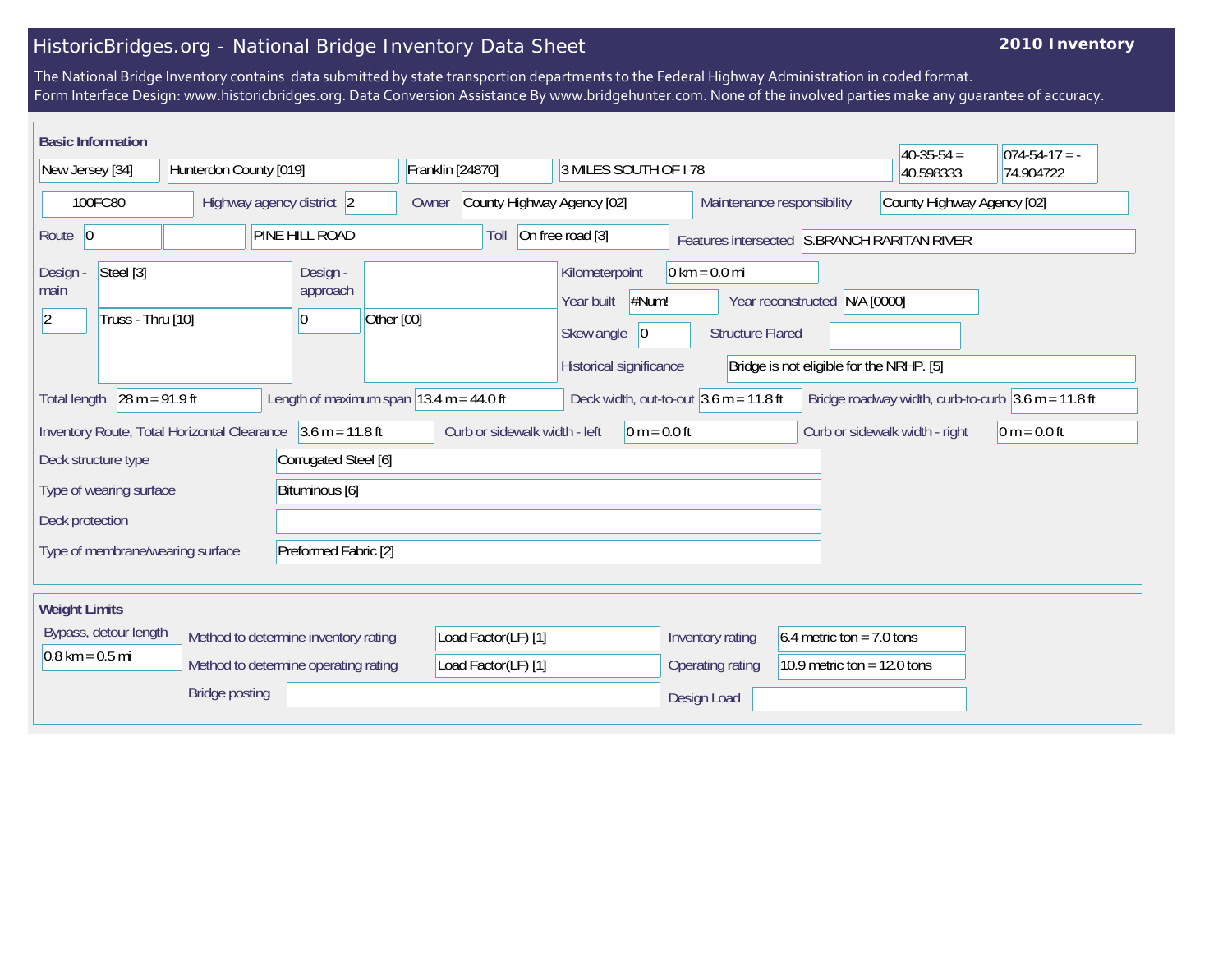| <b>Functional Details</b>                                                                                |                                                                                         |
|----------------------------------------------------------------------------------------------------------|-----------------------------------------------------------------------------------------|
| Average daily truck traffi   0<br>$ 142\rangle$<br>Average Daily Traffic                                 | Year 2009<br>2029<br>170<br>%<br>Future average daily traffic<br>Year                   |
| Road classification<br>Local (Rural) [09]                                                                | Approach roadway width<br>$4.3 m = 14.1 ft$<br>Lanes on structure  1                    |
| Type of service on bridge Highway [1]                                                                    | Direction of traffic One lane bridge for 2 - way traffic [3]<br>Bridge median           |
| No parallel structure exists. [N]<br>Parallel structure designation                                      |                                                                                         |
| Waterway [5]<br>Type of service under bridge                                                             | 0 <br>Navigation control<br>Lanes under structure                                       |
| Navigation vertical clearanc<br>$0 = N/A$                                                                | Navigation horizontal clearance $ 0 = N/A$                                              |
| Minimum navigation vertical clearance, vertical lift bridge                                              | Minimum vertical clearance over bridge roadway<br>99.99 m = $328.1$ ft                  |
| Minimum lateral underclearance reference feature Feature not a highway or railroad [N]                   |                                                                                         |
| Minimum lateral underclearance on right $ 0 = N/A$                                                       | Minimum lateral underclearance on left $0 = N/A$                                        |
| Minimum Vertical Underclearance $ 0 = N/A$                                                               | Minimum vertical underclearance reference feature Feature not a highway or railroad [N] |
| Appraisal ratings - underclearances N/A [N]                                                              |                                                                                         |
|                                                                                                          |                                                                                         |
| <b>Repair and Replacement Plans</b>                                                                      |                                                                                         |
| Type of work to be performed                                                                             | Work to be done by contract [1]<br>Work done by                                         |
| Replacement of bridge or other structure because<br>of substandard load carrying capacity or substantial | Bridge improvement cost<br>1032000<br>120000<br>Roadway improvement cost                |
| bridge roadway geometry. [31]                                                                            | 27.7 m = $90.9$ ft<br>Length of structure improvement<br>Total project cost<br>1281000  |
|                                                                                                          | Year of improvement cost estimate<br>2009                                               |
|                                                                                                          | Border bridge - state<br>Border bridge - percent responsibility of other state          |
|                                                                                                          | Border bridge - structure number                                                        |